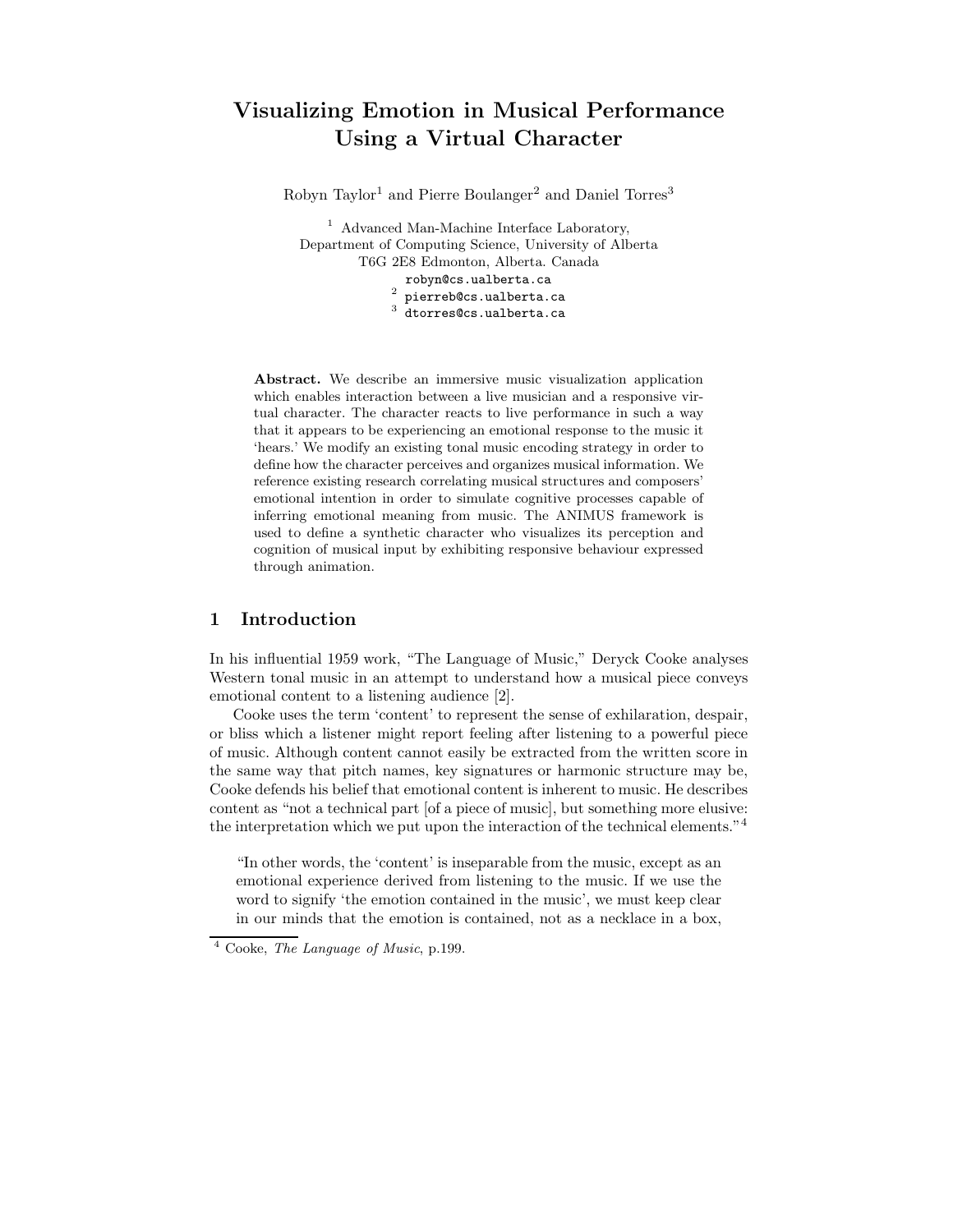to be taken out and examined, but as an electric current in the wire: if we touch the wire we shall get a shock, but there is no way whatsoever of making contact with the current without making content with the wire."<sup>5</sup>

Cooke's work references his extensive research in Western tonal music, makes hypotheses concerning the relationships between musical structures and composers' emotional intent, and cites numerous examples from musical literature to support his conjectures.

We have chosen to rely on Cooke's findings to implement an immersive music visualization system which attempts to enrich the experience of observing a live musical performance by echoing the musical work's emotional content – Cooke's "electric current in the wire" – through the behaviours of a life-sized virtual character who simulates an emotional response to the music being performed.

This paper presents a method of visualizing live musical performance through the behavioural responses of a virtual character. Torres and Boulanger's ANI-MUS Project [1] enables the creation of animated characters that respond in real-time to the stimuli they encounter in the virtual world [14] [15]. We describe an ANIMUS character with the ability to perceive musical input and to encode it in a way consistent with previously defined organizational models for tonal music. The character is equipped with a cognition mechanism which relates perceived music-theoretical features to emotional states consistent with Cooke's findings, simulating an emotional understanding of the music it 'hears'. Using keyframe animation techniques, the ANIMUS character may express its simulated emotional response through visual animations generated in real-time and displayed on a life-sized stereoscopic screen (see Figure 1). Its expressive behavioural response animations provide a visual accompaniment to the performer's musical performance.



**Fig. 1.** The User Interacting with the Virtual Character

<sup>5</sup> Cooke, *The Language of Music*, p.199.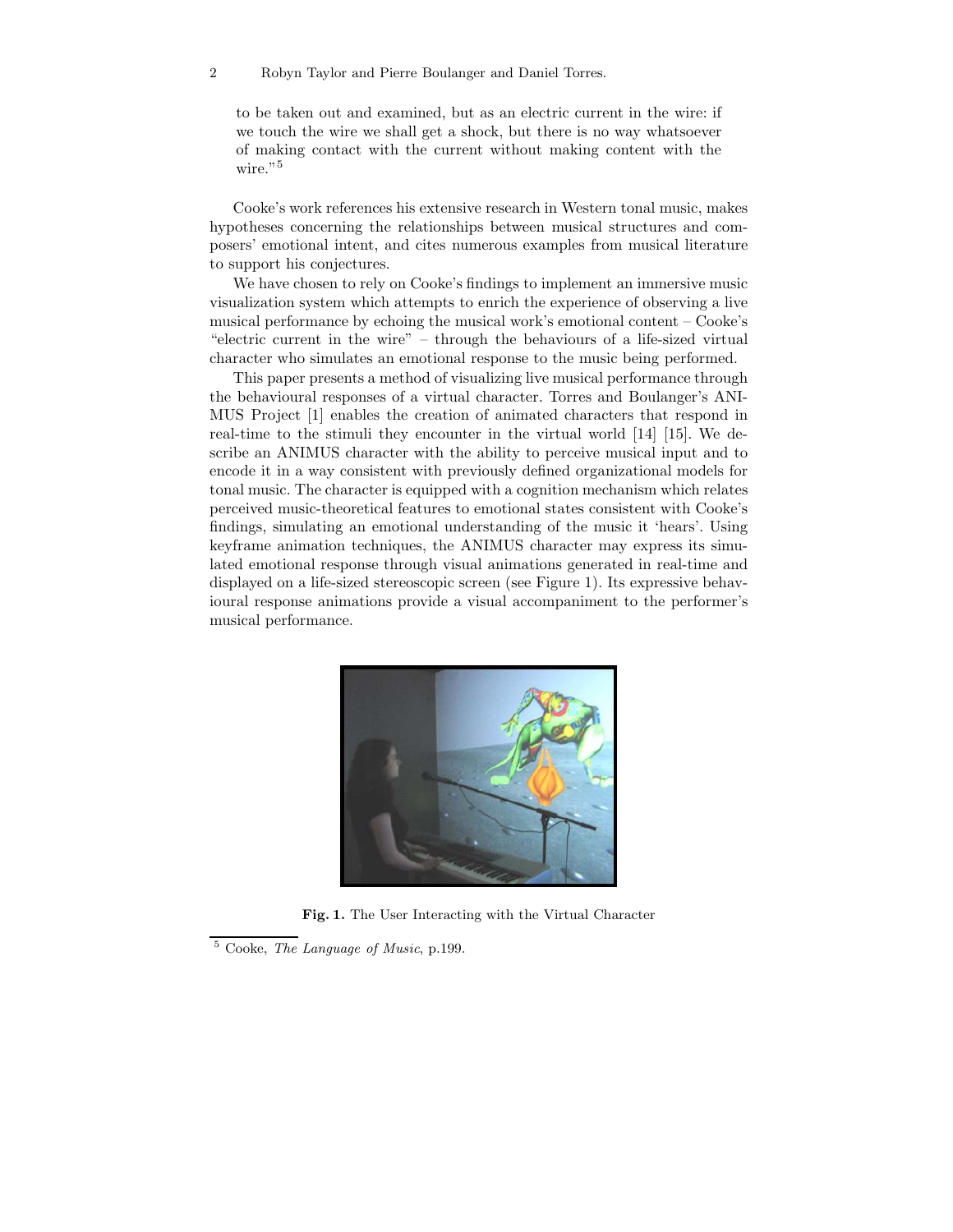In Section 2 of this paper we discuss previous work in the area of immersive music visualization. Section 3 introduces the ANIMUS Project, the framework upon which our virtual characters are based. Section 4 describes our proposed model for organizing extracted musical feature data using methods derived from an existing music theoretical model. Section 5 discusses Cooke's research into the relationship between music and emotion, and how it can be used to create believable character response behaviour. In Section 6, we describe how character emotion is expressed through interpolated keyframe animation.

## **2 Previous Work**

There exist numerous examples of previous research in musical visualization which correlate audio content and associated imagery. Of particular interest to us are real-time systems which leverage high-end visualization technology to create life-sized, compelling imagery. Imagery of this scope blurs the boundary between the physicality of the performer and the virtual world within which he or she is immersed.

"The Singing Tree" [8], created by Oliver *et al.* at MIT's Media Laboratory, immerses a user inside an artistic space comprised of computer graphics and installed set pieces. The environment is visibly and audibly responsive to the sound of his or her voice. "The Singing Tree" provides audio-visual feedback to participants in order to prompt them towards the goal of holding a prolonged note at a steady pitch.

Jack Ox's visualizations within a three-walled immersive CAVE system explore the harmonic structure of musical input [9]. Her "Color Organ" allows viewers to visualize harmonic relationships in a musical piece by creating threedimensional structures and landscapes that observers can explore and navigate at will.

An audio-visual performance installation piece, "Messa di Voce", created by Golan Levin and Zachary Lieberman [7], relates the physicality of the performers to the physicality of the virtual space within which they are performing. It visualizes abstract representations of live vocalizations which originate from the locations of the vocalists' mouths. The scale of the imagery makes the performers appear to be a part of the virtual space within which they are performing.

Taylor, Torres, and Boulanger [12] have previously described a system that parameterizes live musical performance in order to extract musical features and trigger simple behaviours in Torres and Boulanger's ANIMUS characters [14][15]. ANIMUS characters can be displayed upon a large stereoscopic projection screen, enabling performers and audience members to perceive them as life-sized and three-dimensional.

We wish to increase the complexity of our music visualization system by creating examples of ANIMUS characters which both perceive live musical input in a 'human-like' fashion and appear to interpret it in such a way as is consistent with Cooke's research into the relationship between musical features and emo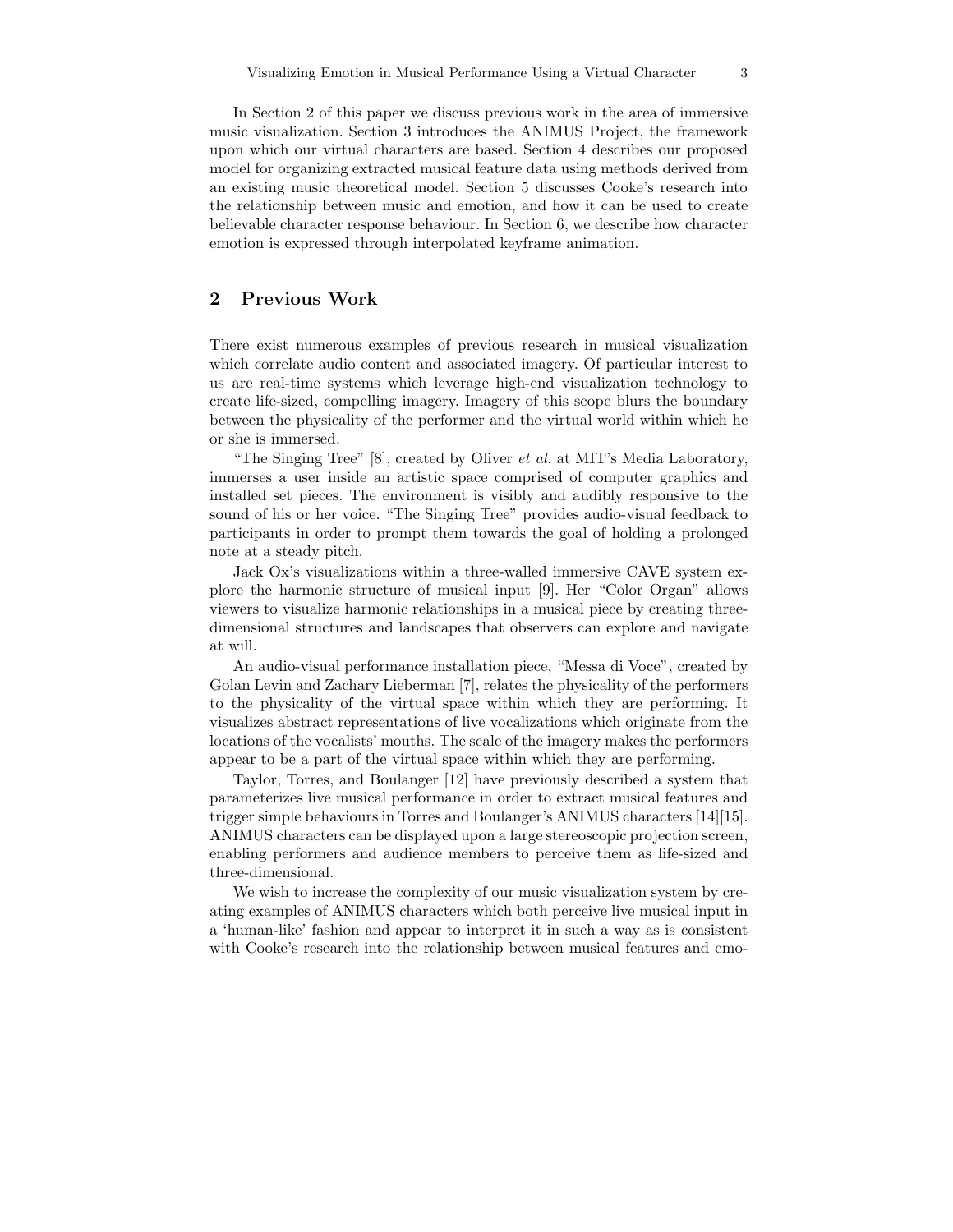tional content. It is our hope that this will provide a novel way of visualizing music through human interaction with responsive virtual characters.

# **3 The ANIMUS Architecture**

Torres and Boulanger's ANIMUS Project [1] is a framework which facilitates the creation of 'believable' virtual characters. They describe a believable character as "[appearing] to be alive, giving the illusion of having its own thoughts, emotions, intention and personality"[14].

ANIMUS characters are animated characters which respond to events in their environment in ways that illustrate their particular personalities. 'Shy' characters may cringe as if startled when another character makes a sudden movement, while 'curious' characters may come forward to investigate changes in their environment.

In order to create these types of responsive characters, Torres and Boulanger break the task of information organization and processing into three layers:

- **Perception Layer:** ANIMUS characters must perceive features and events in the world around them. Examples of perceivable events could include user input or actions of other characters in the virtual world. For our purposes, ANIMUS characters must be able to perceive important features in live musical performance. We will describe, in Section 4, how our specialized Musical Perception Filter Layer makes this possible.
- **Cognition Layer:** The characters must analyze the input they have perceived and determine appropriate response behaviours. In this layer, character 'personality' is created by defining how perceived events affect the character's internal state. In Section 5, we discuss how our ANIMUS characters simulate an emotional understanding of perceived musical features.
- **Expression Layer:** When an ANIMUS character has processed perceived data and determines that physical response behaviour is warranted, these behaviours are expressed through animation. The ANIMUS system generates these animations at run-time by using key-frame animation to interpolate between various combinations of pre-defined poses. Animated behaviours vary in mood and intensity in order to illustrate the virtual character's cognitive state.

# **4 Identifying Musical Features Through A Specialized Perception Layer**

ANIMUS characters receive and share information about the world around them using a 'blackboard' system. Information about events occurring within the virtual world is entered on the blackboard, and characters monitor this blackboard in order to perceive these events.

Our ANIMUS characters must be able to 'listen' to a live musical performance and perceive meaningful data within that performance. This is necessary in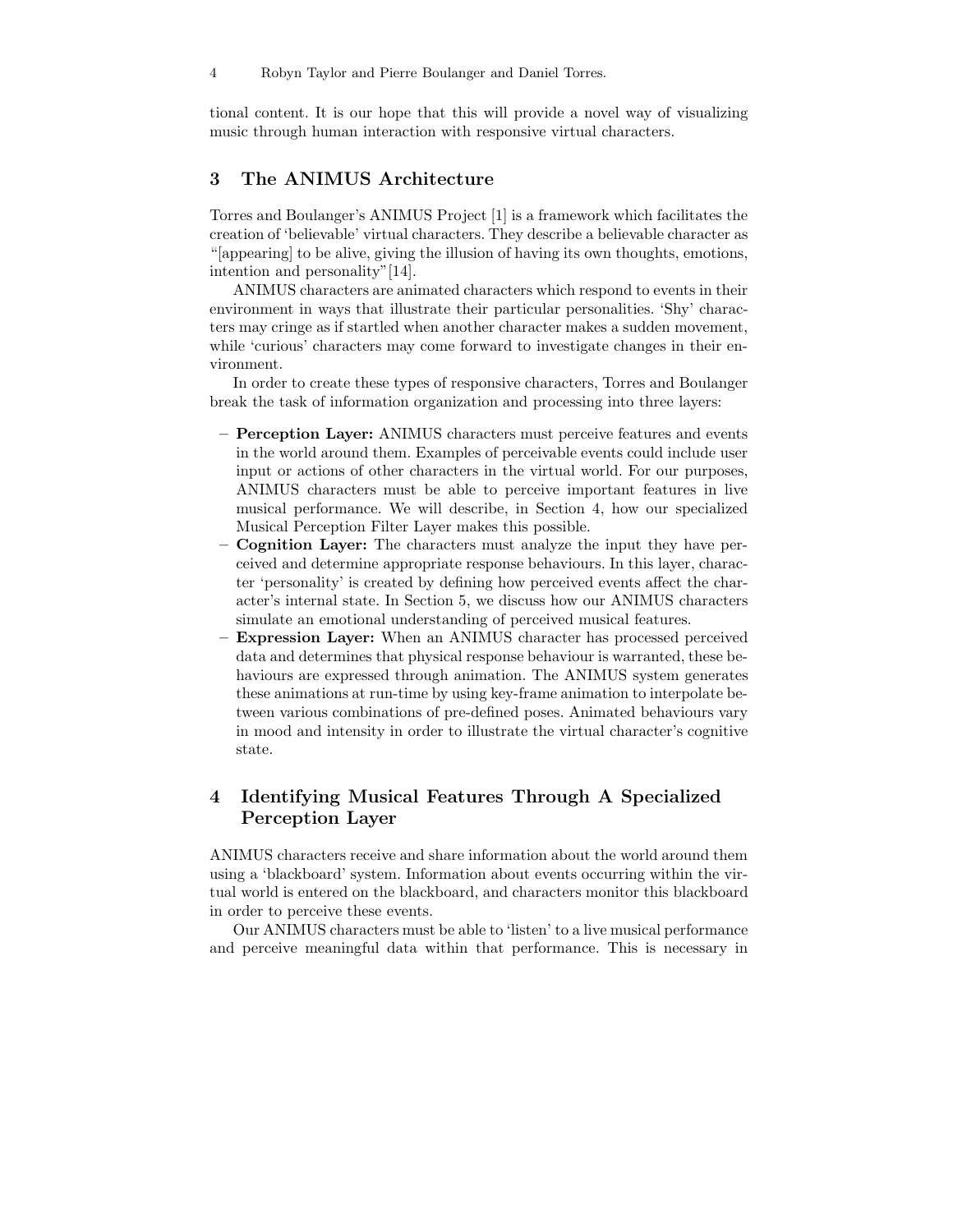order for them to assign cognitive meaning to aspects of the music they have 'heard.' The stream of incoming live music must be parsed and organized in a perceptually relevant way.

For this purpose, we have created a specialized perception layer called the Musical Perception Filter Layer (see Figure 2). The live musician interfaces with this layer by singing into a microphone and playing a digital piano. The Musical Perception Filter Layer is implemented in a distributed fashion, leveraging the capabilities of a dedicated machine to handle the audio analysis tasks in a realtime manner.



**Fig. 2.** Musical Perception Filter Layer

Our tasks within the Musical Perception Filter Layer are twofold. First we must parse a complex stream of incoming musical data in order to extract meaningful features upon which further analysis may be made. Second, in order to undertake the task of simulating human-like emotional responses to musical input, we must organize these features in a way that is consistent with previous research in the area of human musical perception.

### **4.1 Extracting Musical Feature Data from Real-Time Audio and MIDI Signals**

We use a Macintosh G5 system to extract important features from a stream of live musical input, and then communicate these extracted features across a network to the PC running the ANIMUS engine.

In order to parse the stream of live music, our system uses functionality provided by Cycling '74's Max/MSP [3] development environment. Max/MSP provides users with a graphical environment within which they may create audio applications. There exists a large community of Max/MSP users. Often, developers freely share their 'patches' and custom made 'objects' with other community members.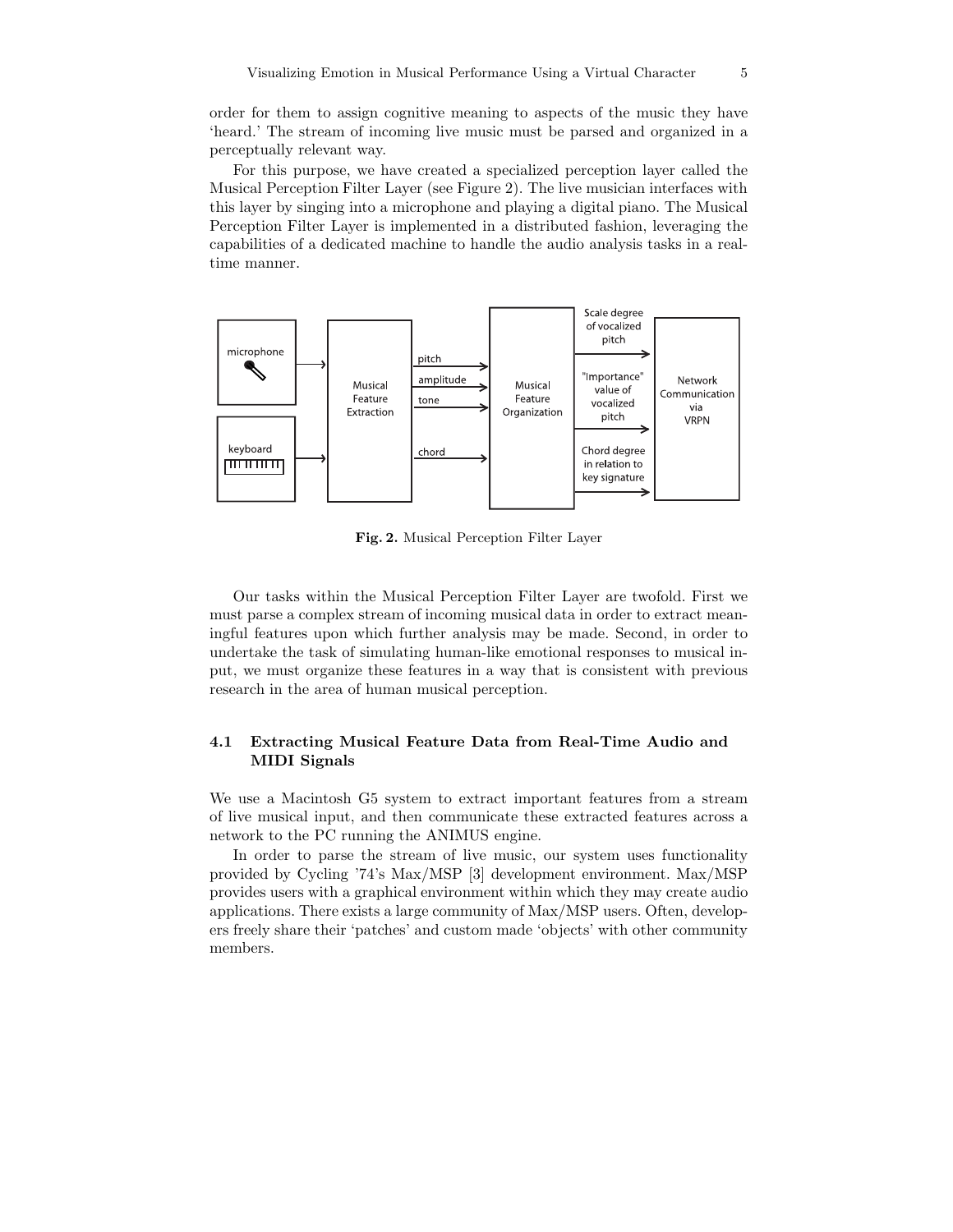We have created a special Max patch combining existing user-created Max objects with our own custom made objects in order to handle the task of extracting features from live musical input.

The features we are interested in extracting are the pitch and amplitude of sung vocals, data describing the singer's vocal tone quality, and chord information obtained when the user plays upon the digital keyboard.

Feature extraction from sung vocal input is done using the fiddle<sup> $\sim$ </sup> object created by Puckette *et al.*[11]. The fiddle~ object extracts information about the singer's pitch and amplitude. Additionally, fiddle~ produces raw peak data describing the harmonic spectra of the user's singing voice.

Upon examination of this harmonic spectra, we define a numerical descriptor indicating whether the user's vocal tone amplitude is mainly concentrated at the fundamental frequency, or whether there is also significant tone amplitude distributed amongst higher partials. This allows us to numerically describe an aspect of the singer's vocal timbre. This analysis could be further expanded in the future in order to produce a more detailed measure of vocal timbre, but currently produces a simple parameter that a vocalist can control by modifying the vocal tone he or she employs.

Our own sub-patch monitors MIDI events in order to determine what chords are being played on the keyboard.

#### **4.2 A Perceptual Model for Musical Feature Organization**

Western tonal music, while at the lowest level consisting of pitches, durations and amplitudes, is constrained by rules of harmonic structure. Experiments in psychoacoustics by Koelsch *et al.* [6] have shown that perceivable deviations from these harmonic structural rules produce noticeable event-related brain potentials (ERPs). These occur even in the brains of non-musicians, indicating that humans exposed to Western tonal music internalize at some level its harmonic structure. Patel *et al.*[10] report that a trained musician's P600 ERP component responds to harmonic incongruity in the same way as it responds to linguistic incongruity, suggesting similarities between linguistic and harmonic syntactic processing.

Since we are intending to use Western tonal music as input to this system, we have chosen to implement our ANIMUS character's musical perception skills in such a way as is consistent with tonal music theory. We give our ANIMUS character the ability to identify the harmonic context of the vocalized pitches sung by the live musician. This understanding of pitch within a harmonic context is vital to the cognitive processes described in Section 5 of this paper. The rules upon which we base our cognition system assume that the musical input is tonal, so our organizational scheme will facilitate the cognitive processes necessary to infer emotional meaning.

Currently, we are focusing our efforts on the perception of sung vocal melody, as it is the feature that we wish to highlight most prominently through the interaction between the performer and the virtual character.

To organize vocal input within a harmonic context, our system incorporates aspects of an existing music-theoretical melody encoding system devised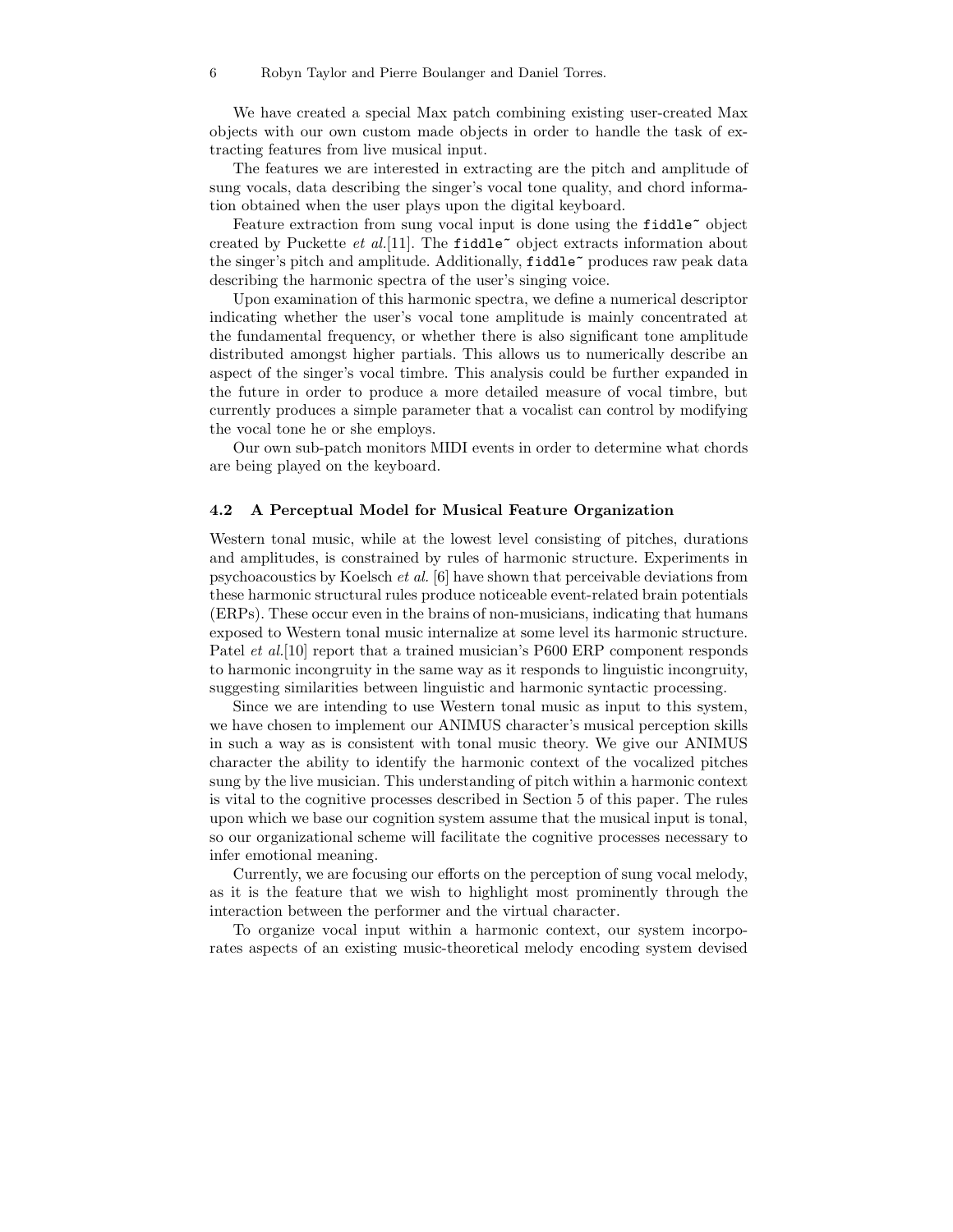by Deutsch and Feroe [4]. Their encoding system must, of course, be adapted for our needs. The real-time nature of our system makes our encoding task different from one based on a traditional harmonic analysis. We do not have the ability to assess an entire musical work at once, but rather must operate in a linear fashion as the musical input arrives.

Deutsch and Feroe describe the representation of absolute pitch values (which we extract from vocalization and keyboard input using Max/MSP patches) as the lowest level of musical information representation. They propose a higherlevel system which integrates the raw pitch information into the tonal context within which it is contained. Their system assesses a musical phrase to identify an appropriate pitch *alphabet* (chromatic scale, diatonic scale, etc...) which contains each element of the phrase to be described. They choose a dominant event in the phrase to use as a *reference element*. Each note in the phrase is then described in terms of its position in the specified alphabet with relation to the reference element. Additionally, their model allows complex or repetitive phrases to be described in a hierarchical fashion.

We have complied with their notion of an alphabet, a reference element, and the specification of all other elements in terms of their relationship to the reference element. Our system does not encompass all the features of Deutsch and Feroe's model, as it is merely a subset of their extensive music theoretical model. Instead, it takes a more basic approach with the intent that it could be expanded in the future. One way in which our approach must necessarily deviate from Deutsch and Feroe's is that, while their assessment of a dominant element in a melodic phrase benefits from the ability to make this determination after-the-fact, our system must address and encode melodic information as it is performed live, with no previous knowledge of the score. For this reason, we have chosen to use the tonic note of the key signature of the piece as the reference note. All further notes perceived are encoded as they are related to the tonic note of the scale.

**– Example:** Within the key of C, the tonic note, **C**, would be the *reference note*. If the chosen *alphabet* was the chromatic scale (a scale which contains 12 semitones), **D** (a major second above C) would be represented as being *two steps in the alphabet above the tonic reference note*, while **Eb** (a minor third above C) would be *three steps in the alphabet above the tonic reference note*.

As will be discussed further in Section 5, encoding vocal input within its harmonic context will help to simplify the process of relating associated cognitive meaning to intervallic relationships within the melody line.

Although we are not identifying a dominant musical event within each phrase in order to aid in melody encoding, we are still interested in trying to assess the importance of each sung note in the phrase. In order to determine which notes are emphasized by the performer, we choose to characterize emphasized notes as those which can be differentiated from notes in their surroundings due to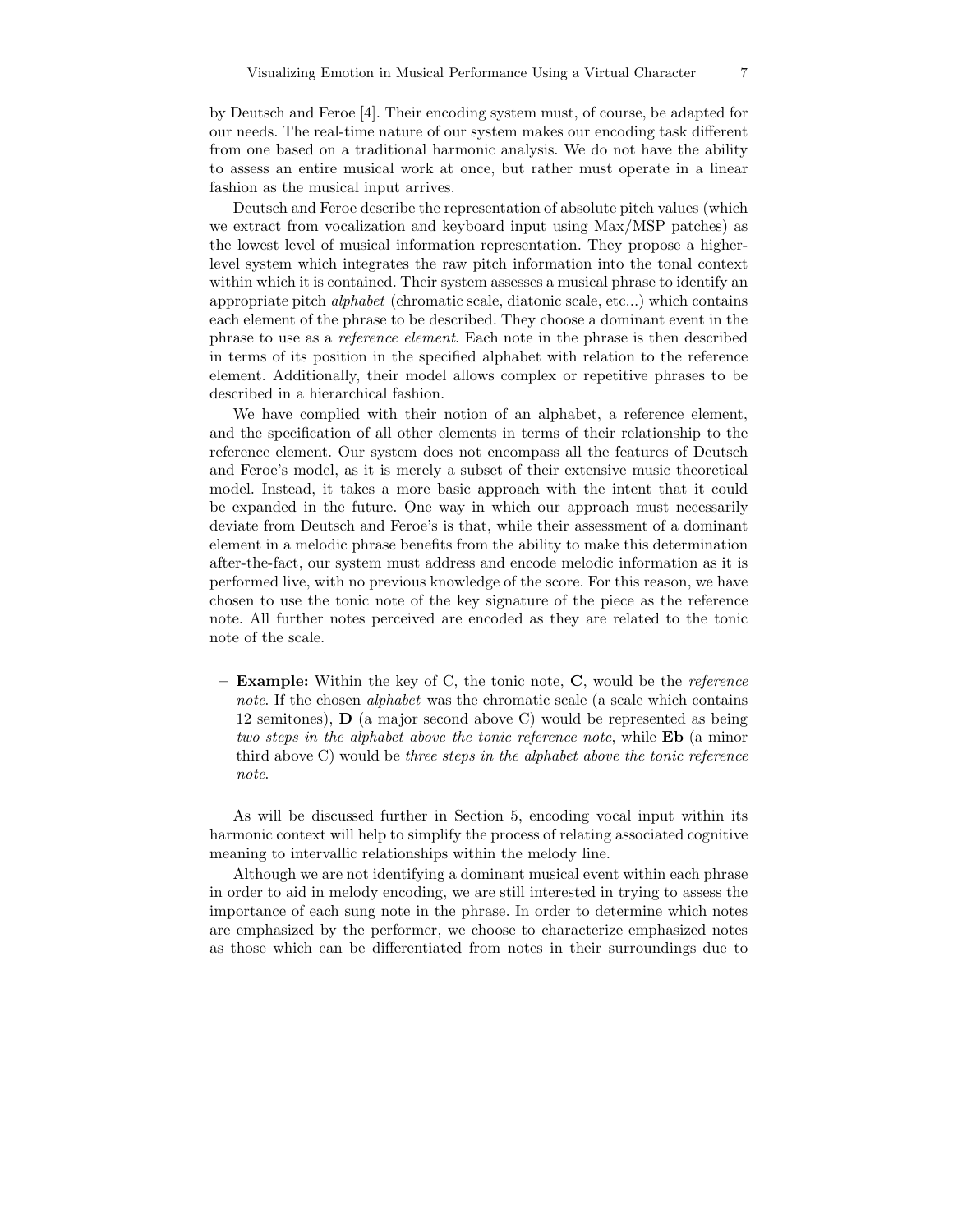increased volume (volume is described by Cooke  $[2]$  as a "vitalizing agent"<sup>6</sup> which implies emphasis) or a sudden shift in register (notes significantly higher or lower than their surrounding notes). Our system calculates a suggested 'importance' value for each sung note.



**Fig. 3.** System Architecture

We must then communicate these extracted events to the PC running the ANIMUS engine via a network connection (see Figure 3 for a system diagram). We have integrated pieces of the Virtual Reality Peripheral Network (VRPN) [13] into the Max environment by custom-creating our own Max external object, vrpnserver. This object takes the extracted features as input, and runs a VRPN server on the Macintosh. The PC running the ANIMUS engine's perception layer can connect to vrpnserver as a client in order to access the extracted musical feature data. This data is then entered on the ANIMUS blackboard. ANIMUS characters monitor this blackboard to obtain information about the musical performance in order to carry out the cognitive and expressive tasks required to simulate responsive behaviour.

# **5 Simulating an Emotional Response in the Cognition Layer**

In the cognition layer, the information sent by the perception layer must be received and analyzed in order to simulate the internal emotional state of the virtual character. The ANIMUS blackboard contains the information parsed from the live musical performance (sung intervals, data regarding the importance

<sup>6</sup> Cooke, *The Language of Music*, p.94.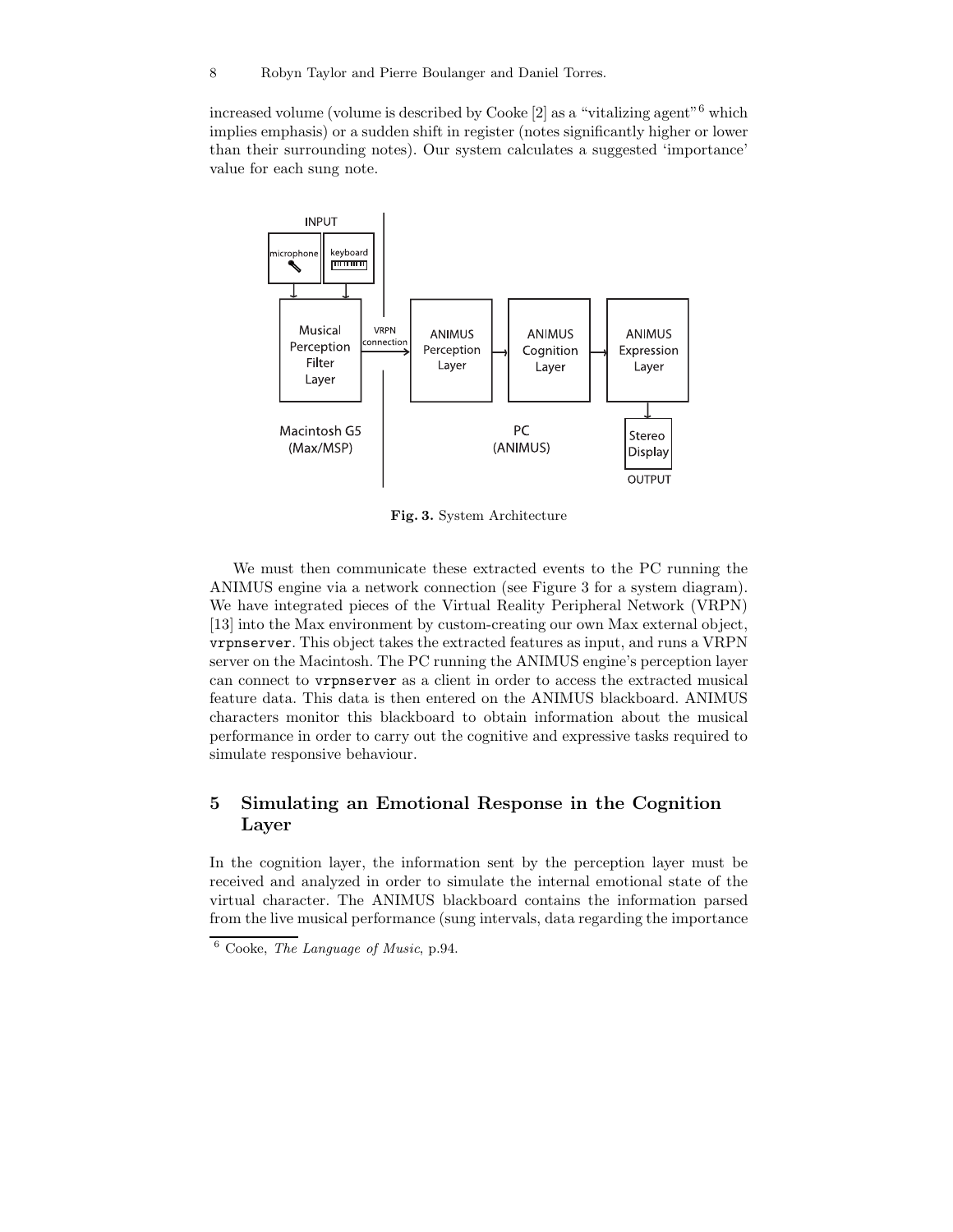of each sung note, information about the singer's vocal timbre, and chord data describing what the user is playing).

We must then simulate a cognitive awareness of the perceived data in order for the ANIMUS character to have an interesting internal state which it may then express through animated behaviours.

Cognitive awareness of musical performance could take many forms. Characters could assign feelings of happiness to a particular melody that they find pleasing, or they could enter a fearful state after perceiving a certain series of chords which they find threatening. Characters could dislike the piercing soprano of the Queen of the Night's coloratura, or express admiration for the rich mezzo tones of Carmen's "Habañera."

In order to create an interesting and flexible cognitive layer for our ANIMUS character, we have chosen to implement aspects of Deryck Cooke's research as described in "The Language of Music" [2]. Cooke's study of a widespread assortment of classical works provides insight into a more generalized relationship between music and emotion. Instead of implementing a character which enjoys one specific melody and dislikes another, we are interested in creating a character which is flexible enough to simulate an emotional response to music-theoretical features within a melody line. Cooke has discerned certain features to be salient features within a large number of musical pieces. He theorizes that certain features used in Western tonal music represent particular emotional concepts in a relatively universal way.

Cooke identifies "the basic expressive functions of all twelve notes of our scale."<sup>7</sup> If a melody contains many instances of the minor third, Cooke's theory states that the proper interpretation of the passage would be "stoic acceptance" or "tragedy".<sup>8</sup> He bases this inference upon many cited examples of musical passages expressive of tragic emotion which contain the minor third, such as Violetta's deathbed scene from Verdi's "La Traviata". Conversely, Cooke cites the American folk song "Polly-wolly-doodle" to exemplify how a major third often signifies "concord" or "joy"<sup>9</sup>.

By applying his rules to sung vocal melodies, we can assign cognitive meaning to elements of the live musical performance. As noted in Section 4, our Musical Perception Filter Layer describes all sung melody notes by their tonal context within the existing key signature. Knowing this information, we can easily link each sung pitch to the emotional context extracted by Cooke. This emotional context can then serve to modify the ANIMUS character's internal state and trigger responsive behaviour.

The ANIMUS system uses a 'driver system' to control character behaviour. Familiar to many computer game users, due to its use in "The Sims" [5], a driver system operates on the principle that once the level of a specific character feature reaches a target maximum or minimum, behaviour is triggered. Sims fall asleep on their feet when their energy driver reaches its minimum, but get up

<sup>7</sup> Cooke, *The Language of Music*, p.89. <sup>8</sup> Cooke, *The Language of Music*, p.90. <sup>9</sup> Cooke, *The Language of Music*, p.90.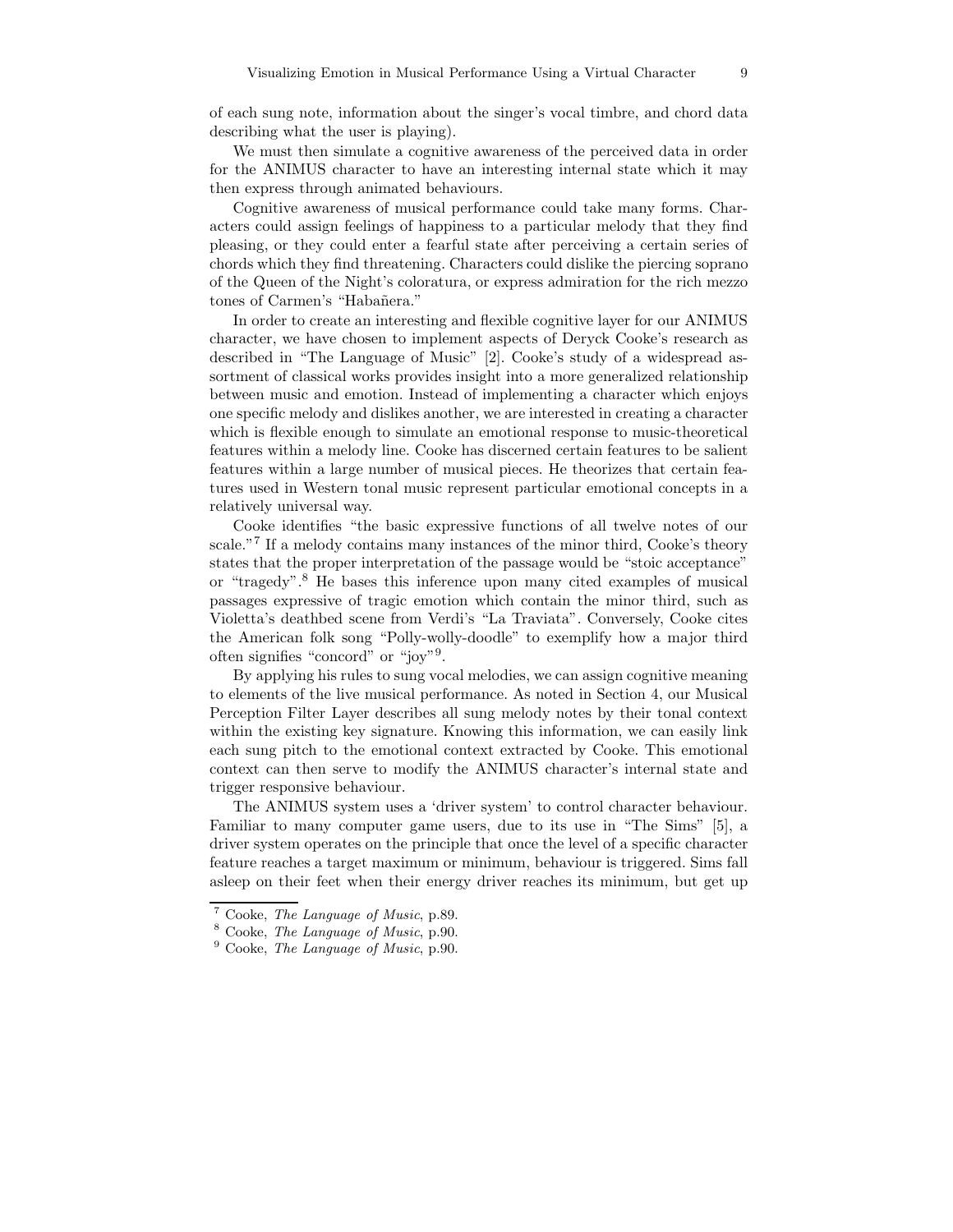out of their beds when their energy driver is at its maximum value. Similarly, our ANIMUS characters can use driver systems to express their emotional state.

According to Cooke's theories, a minor third signifies tragedy, while a major third signifies joy. Our ANIMUS character may have a 'happiness driver', the level of which is increased if the singer sings a melody which contains many instances of major thirds, and decreases if a minor third is sung. Since our perception layer also assigns an 'importance' value to each sung note, the amount by which the 'happiness driver' is increased or decreased may also be dependent upon the importance value of the sung notes.

The other extracted musical features (chords, vocal timbre, etc...) can also be linked to the ANIMUS character drivers in order to influence character response.

The cognitive processing of musical input allows the ANIMUS character to maintain a fluctuating emotional state during the course of a live musical performance. This emotional state is then conveyed to the audience via the ANIMUS expression layer, which uses animations to visualize character behaviour.

### **6 Visualizing Character Emotions Through Movement**

An ANIMUS character is animated using keyframe-based interpolation. An AN-IMUS character is a three-dimensional model that has a controllable skeleton. A variety of endpoint skeletal poses are defined using three-dimensional modelling software. All intermediate poses are generated at run-time in order to generate fluid transitions between these endpoint poses. This allows the animations to be dynamic, a key feature of the ANIMUS engine.

The ANIMUS expression engine allows the designer to define character animations both in terms of which keyframe poses are used to create a motion, and the speed of the transition between these specified poses.

These design decisions can then be linked to the ANIMUS character's cognitive state. For example, Taylor, Torres, and Boulanger describe an ANIMUS character who is attentive to vocalizations within his environment [12]. When the user of the system is silent, the character's cognition layer registers a high value in his 'boredom' driver. His expression layer translates this internal state by displaying him slumped in a 'bored' pose (see Figure 4a). When information about sung vocalizations reaches his perception layer, his cognition layer decreases its 'boredom' driver. His expression layer responds by rapidly transitioning him from his 'bored' pose to his 'attentive' pose, adjusting the position of his head so that he looks towards the perceived source of the sound (see Figure 4b).

We intend to enhance these simple animations by using the extracted emotive properties from a live musical performance as parameters which modify the portrayed 'mood' of the character's actions. Using Cooke's theories to infer an emotional context from a musical performance, extracted emotional indicators can be used to assist in selecting appropriate keyframe poses and transition rates when creating the character's animations.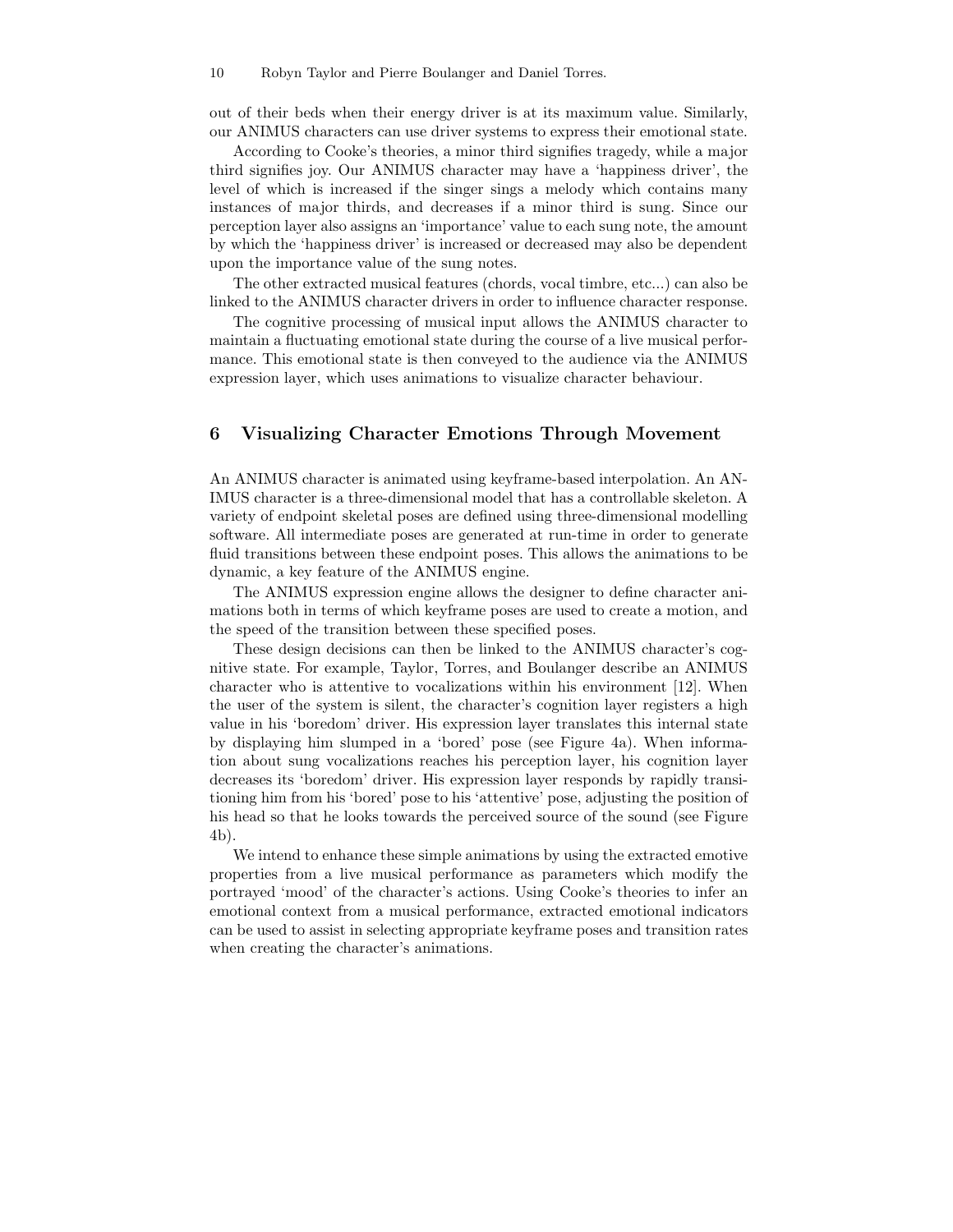

**Fig. 4.** A posed ANIMUS character

As an example, consider the case of a 'walking' animation. If the emotional context of a musical passage is inferred to be 'joyful,' keyframe poses can be selected in which the character appears to stand tall and energetic, and transitions between keyframe poses can occur in a smooth and rapid fashion. The character appears to walk with a brisk and confident stride. If the emotional context of the musician's performance begins to reflect 'despair', the keyframe poses can be selected to slump the character's shoulders. Transitions between the poses can slow down in order to reflect a sad and halting step.

# **7 Conclusion and Future Work**

We have described a method of music visualization which provides a visual interpretation of a musical performance's emotional content by modifying the behaviour of a virtual character. We have chosen to base the character's cognitive understanding of emotional content upon the theories of Deryck Cooke.

Currently, we are working on completing our implementation of the character's cognitive layer in order to create an interesting and 'believable' virtual character. We would like to begin collaborating with a visual artist to create a sophisticated virtual character with a wide library of poses, so that we may have greater flexibility within the ANIMUS expression layer to create dynamic animations, evocative of a wide range of character emotions.

When our development of the cognitive and expression layers is complete, we hope that this system could be used in a live performance setting. The visual dialogue between the live performer and the virtual character enriches the musical experience. The virtual character's responses add a visual component that illustrates the emotive capacity of music. We would like to explore the interaction between the human musician and the animated character through an audiovisual piece composed in tandem by a musician and a visual artist.

We believe that this system represents a novel way to illustrate a 'human-like' perceptual and cognitive understanding of the emotive capacity of music.